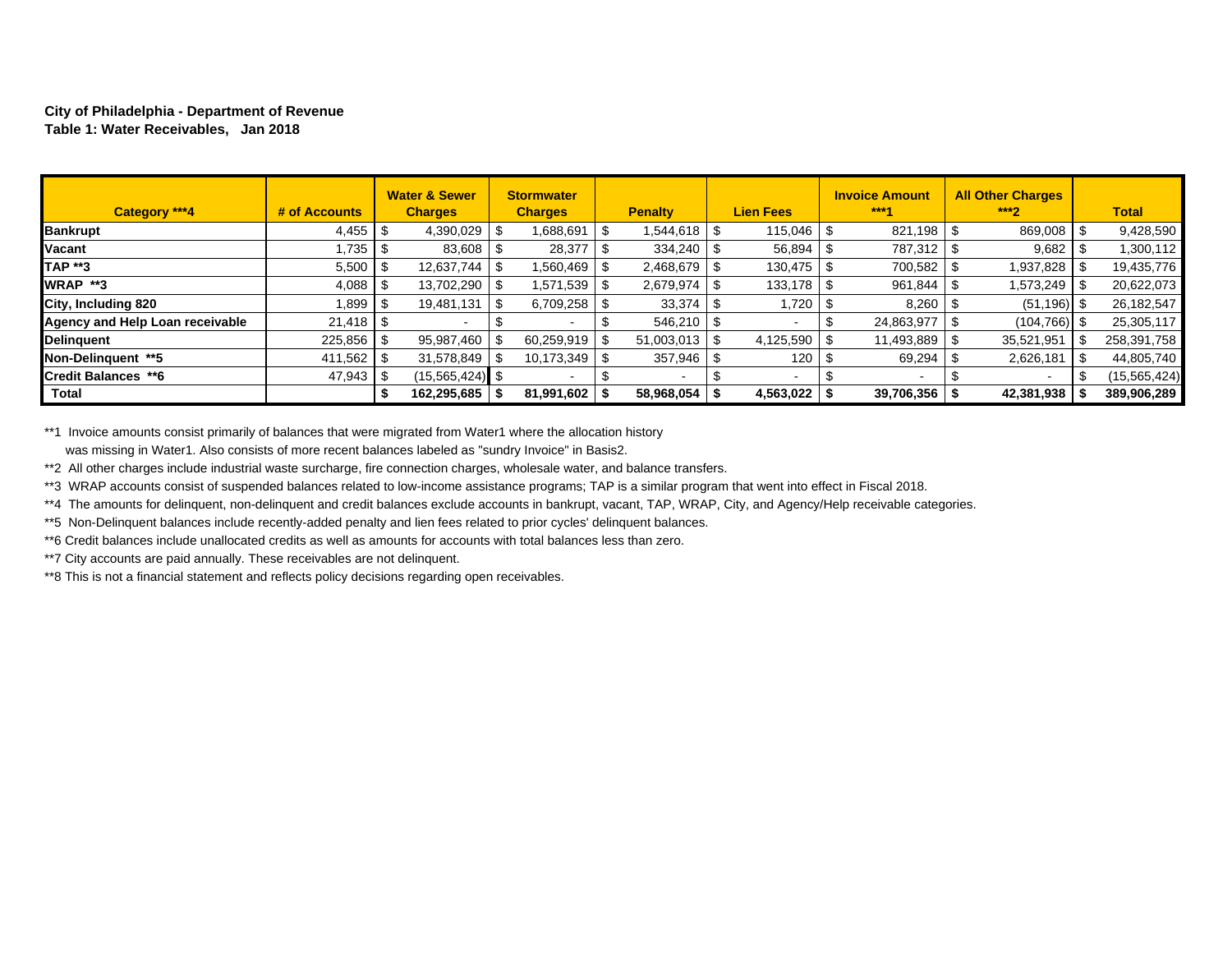# **City of Philadelphia - Department of Revenue**

| <b>Category</b>            | <b>Jan 2018</b> |                |    | <b>Dec 2017</b> | <b>1 Month Difference</b> |               |  |
|----------------------------|-----------------|----------------|----|-----------------|---------------------------|---------------|--|
| <b>Bankrupt</b>            | \$              | 9,428,590      | \$ | 9,532,182       | \$                        | (103, 593)    |  |
| <b>Vacant</b>              | \$              | 1,300,112      | \$ | 1,615,865       | \$                        | (315, 752)    |  |
| TAP **3                    | \$              | 19,435,776     | \$ | 15,273,631      | \$                        | 4,162,146     |  |
| <b>WRAP</b><br>**1         | \$              | 20,622,073     | \$ | 24,776,466      | \$                        | (4, 154, 393) |  |
| City, Including 820        | \$              | 26,182,547     | \$ | 23,204,659      | \$                        | 2,977,887     |  |
| Agency and Help Loan red   | \$              | 25,305,117     | \$ | 25,546,776      | \$                        | (241, 659)    |  |
| Delinquent **2             | \$              | 258,391,758    | \$ | 260,821,539     | \$                        | (2, 429, 781) |  |
| Non-Delinquent **2         | \$              | 44,805,740     | \$ | 45,692,705      | \$                        | (886,966)     |  |
| <b>Credit Balances **2</b> | \$              | (15, 565, 424) | \$ | (14, 837, 409)  | \$                        | (728, 015)    |  |
| Total                      | S               | 389,906,289    | S  | 391,626,414     | \$                        | (1,720,125)   |  |

 **Table 2: Comparison of Water Receivables, Jan 2018 and Dec 2017**

Note:

\*\*1 WRAP accounts consist of suspended balances related to low-income assistance programs.

\*\*2 These amounts exclude accounts in bankrupt, vacant, TAP, WRAP, City, and Agency/Help Loan categories.

\*\*3 TAP is a new low-income assistance program that went into effect in Fiscal 2018.

| <b>Category</b>             |    | <b>Jan 2018</b> | <b>Jan 2017</b>      | <b>1 Year Difference</b> |
|-----------------------------|----|-----------------|----------------------|--------------------------|
| <b>Bankrupt</b>             | \$ | 9,428,590       | \$<br>9,056,012      | \$<br>372,578            |
| <b>Vacant</b>               | \$ | 1,300,112       | \$<br>1,744,596      | \$<br>(444, 483)         |
| <b>TAP **3</b>              | \$ | 19,435,776      | \$                   | \$<br>19,435,776         |
| <b>WRAP</b><br>**1          | \$ | 20,622,073      | \$<br>34,580,498     | \$<br>(13,958,425)       |
| City, Including 820         | \$ | 26,182,547      | \$<br>26,896,429     | \$<br>(713, 882)         |
| Agency and Help Loan red \$ |    | 25,305,117      | \$<br>25,644,800     | \$<br>(339, 683)         |
| Delinquent **2              | \$ | 258,391,758     | \$<br>266,632,941    | \$<br>(8, 241, 183)      |
| Non-Delinquent **2          | \$ | 44,805,740      | \$<br>46,732,700     | \$<br>(1,926,960)        |
| <b>Credit Balances **2</b>  | \$ | (15, 565, 424)  | \$<br>(14, 572, 215) | \$<br>(993, 209)         |
| Total                       | S  | 389,906,289     | \$<br>396,715,760    | \$<br>(6,809,471)        |

## **Table 3: Comparison of Water Receivables, Jan 2018 and Jan 2017**

Note:

\*\*1 WRAP accounts consist of suspended balances related to low-income assistance programs.

\*\*2 These amounts exclude accounts in bankrupt, vacant, TAP, WRAP, City, and Agency/Help Loan categories.

\*\*3 TAP is a new low-income assistance program that went into effect in Fiscal 2018.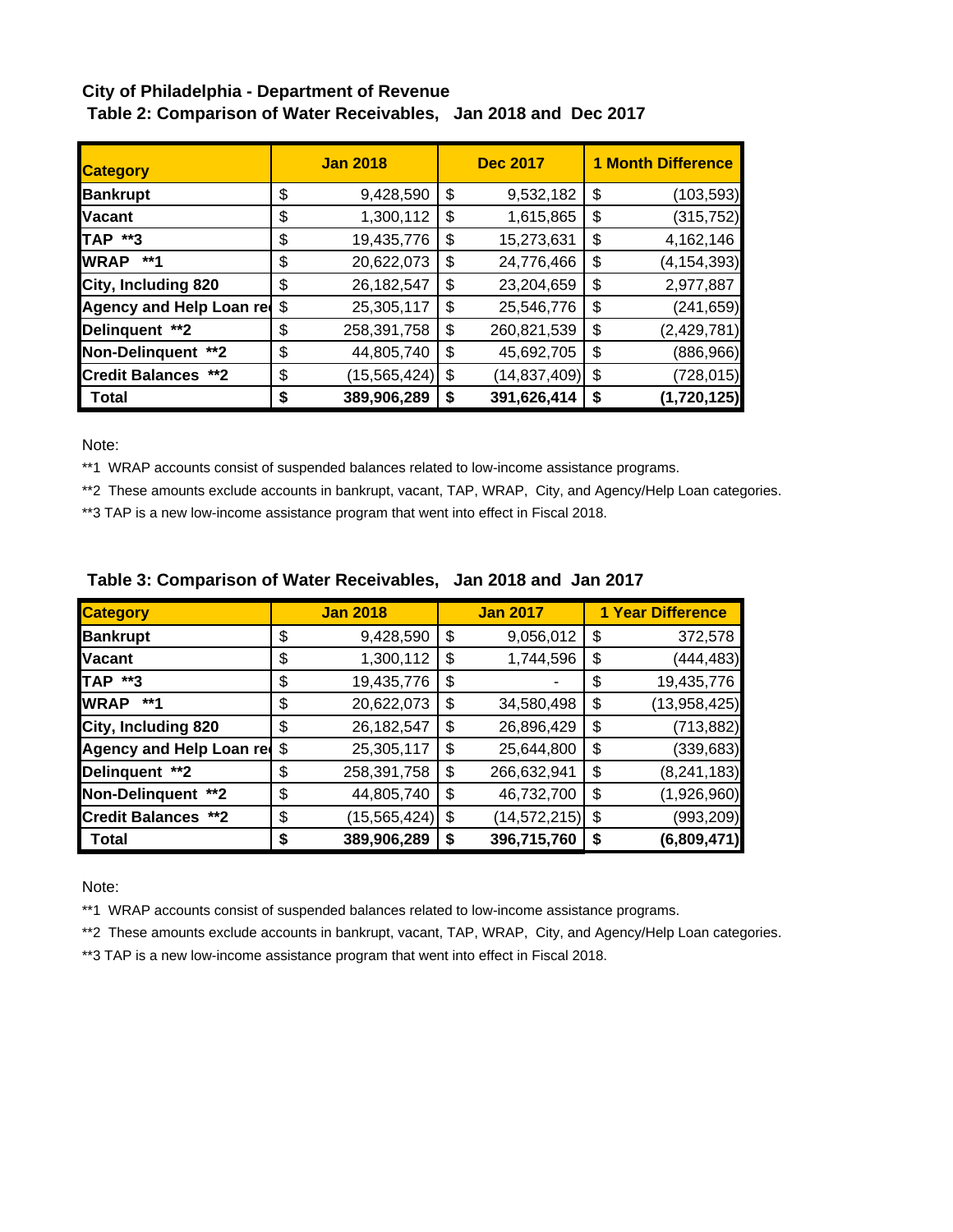### **City of Philadelphia - Department of Revenue Table 4: Aging of Delinquent Accounts, January 2018**

| <b>Category of each delinquent bill **3</b> | # of Accounts | <b>Water &amp; Sewer</b><br><b>Charges</b> | <b>Stormwater</b><br><b>Charges</b> | <b>Penalty</b>  | <b>Lien Fees</b>     | <b>Invoice Amount</b><br>$***1$ | <b>All Other</b><br>Charges **2 | <b>Total</b> |
|---------------------------------------------|---------------|--------------------------------------------|-------------------------------------|-----------------|----------------------|---------------------------------|---------------------------------|--------------|
| 3 months or less                            | 200,821       | 16,699,254                                 | 7,000,144                           | 4,020,438       | 306,333              | 197,973                         | 2,627,326                       | 30,851,337   |
| 4 to 6 months                               | 96,715        | 8,294,461                                  | 4,390,776                           | 2,448,398       | 445                  | 172,612                         | 2,453,219                       | 17,759,910   |
| 7 to 12 months                              | 78,838 \$     | $9,871,082$ \$                             | 6,649,600                           | $4,265,302$ \$  | $521,812$ $\sqrt{3}$ | 147,068 \$                      |                                 | 26,061,342   |
| More than 1 year - less than 2 years        | 68,779 \$     | 14,243,893 \$                              | 10,826,859                          |                 | 351,569              | 813,161                         | 6,695,194                       | 41,090,493   |
| More than 2 years - less than 5 years       | 62,926 \$     | 24,773,305   \$                            | 22,338,396                          | 18,608,619   \$ | 8 80.046 1.238       |                                 | 9,217,085                       | 77,314,843   |
| More than 5 years                           | 45,565        | $22,105,466$ \$                            | 9,054,145                           | 13,500,439   \$ | 1,707,384            | $9,023,750$ \$                  | 9,922,649                       | 65,313,833   |
| Total                                       |               | 95,987,461                                 | 60,259,920                          | 51,003,014      | 4,125,589            | 11,493,889                      | 35,521,951                      | 258,391,758  |

Note: All aging categories exclude bankruptcies, vacant properties, TAP, WRAP accounts, City accounts, and Agency/Help Loan receivables.

\*\*1 Invoice amounts consist primarily of balances that were migrated from Water1 where the allocation history

was missing in Water1. Also consists of more recent balances labeled as "sundry Invoice" in Basis2.

\*\*2 All other charges include industrial waste surcharge, fire connection charges, wholesale water, and balance transfers.

\*\*3 Delinquent amounts are assigned to the aging category on a bill-by-bill basis according to the age of each bill; one customer can have delinquent amounts in multiple categories.